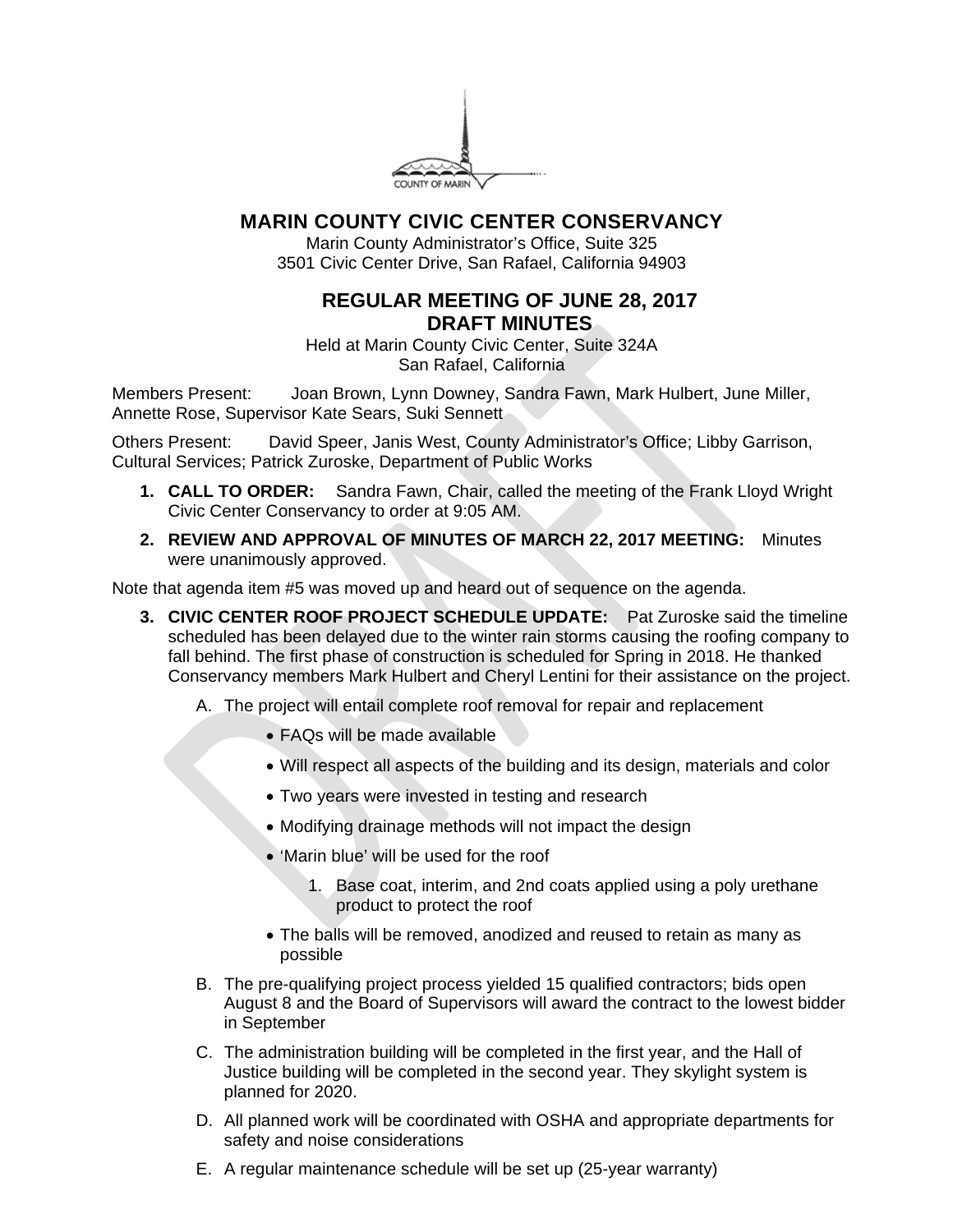- F. All restoration and replacements will be documented
	- Samples will be provided at a future meeting
- G. Comments:
	- Concern raised regarding losing quality if we must take the lowest bidder; Lowest bidder may be rejected if it doesn't' meet the project standards
	- Consider cleaning the spire during this time
	- The Auditorium roof should be replaced at the same time, especially for visual continuity with the new roof
- **4. UPDATE ON LED LIGHT INSTALLATION AT CIVIC CENTER:** Pat Zuroske said as part of the Climate Action Plan 2,091 units were replaced in the Administration building. The Hall of Justice building is scheduled next.
	- A. Quality of lighting is improved and the project was completed quickly yielding positive feedback from employees
		- The Library does not have the correct panels for this replacement
		- They are reviewing all County locations for energy efficiency

### **5. UPDATE ON MARIN COUNTY FAIR AND 150th BIRTHDATE OF FRANK LLOYD WRIGHT:**

- A. Libby Garrison announced there is approval for the Civic Center spire to be lit during the Fair each day until 12:30 AM
- B. Frank Lloyd Wright 150th Birthday Recap
	- Thank you to the docents who hosted three sold-out tours plus drop-in visitors
	- National Building Conservancy celebration continues
	- Social media coverage was successful
- C. San Francisco Chronicle Fall fashion launch is scheduled for mid-August at the Civic Center
- **6. PROPOSAL FOR PUBLIC INFORMATION AREAS IN CIVIC CENTER:** Pat Zuroske and Libby Garrison presented an idea for re-purposing the news publications boxes located in the Hall of Justice and Administration Building lobbies.
	- A. The BOS reception area is in need of space for brochures and information that was presented at a previous Conservancy meeting
	- B. The recommendation is to move them from the BOS to the publications boxes
		- Provide new labels and display appropriately; insert dividers
		- Allow for publications on the left side and boxes for 'drop-in' publications
		- Use the Civic Center Volunteer Program to monitor
		- News release to announce when the transition is complete

Motion to move brochures to the publications boxes and be monitored passed unanimously.

- **7. UPDATE ON THE MEMORANDUM OF UNDERSTANDING WITH AGRICULTURAL INSTITUTE OF MARIN APPROVAL ON MAY 16, 2017:** David Speer gave a brief overview of the County's partnership with the Marin Farmers' Market and the updated MOU with AIM regarding the "Christmas Tree Lot".
	- A. AIM raising \$24 million to build a new Farmers' Market.
		- Will be in phases